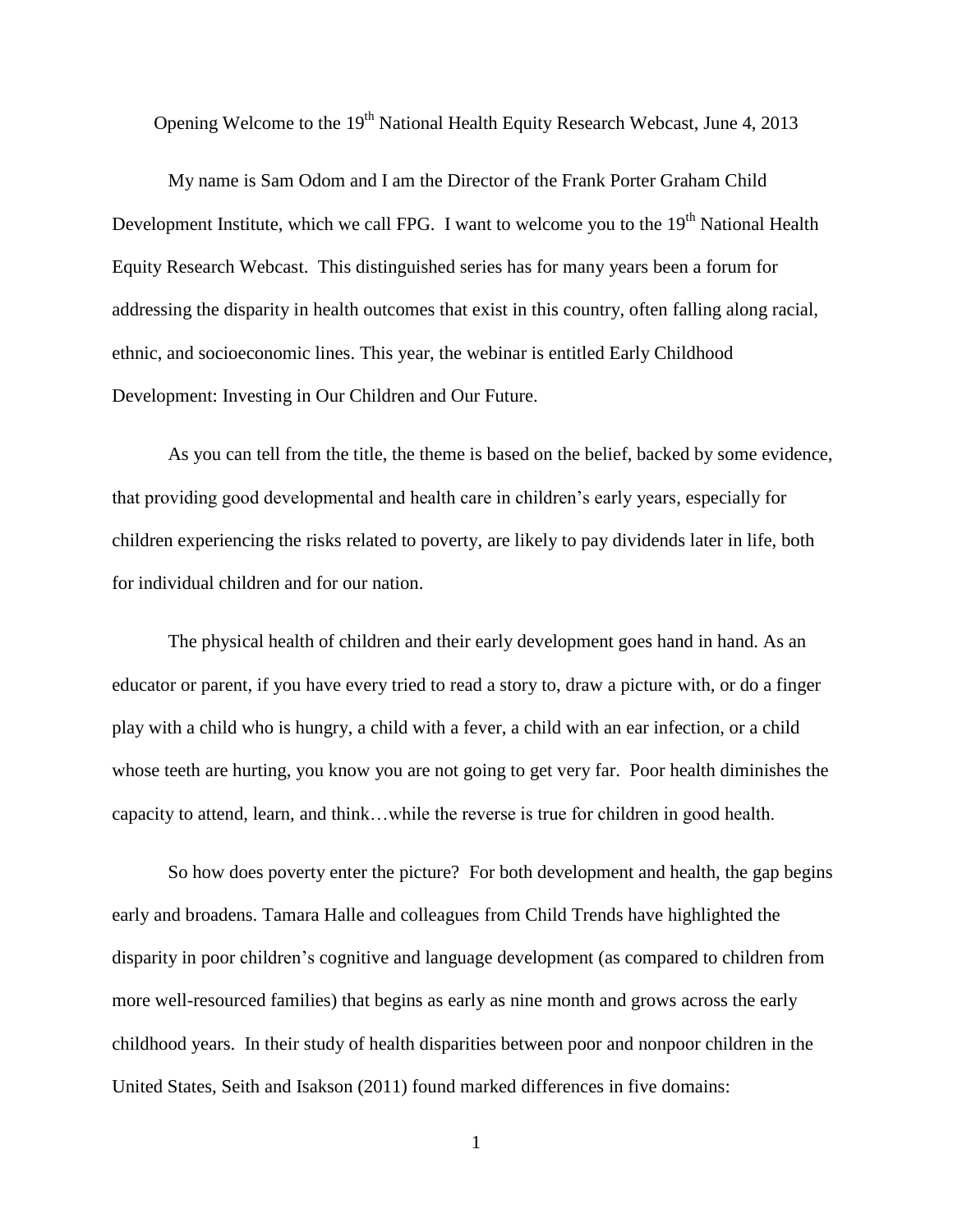environmental health, health insurance coverage, access to health care services, behavior, and health outcomes. They noted: "the relationship between socioeconomic status and health is one of the most robust and well documented findings in the social sciences…poverty detracts from resources used to maintain health, while poor health detracts from the educational and employment paths to income mobility."

So, what do we do about it? Over 40 years ago at FPG, an important study called the Abecedarian Project provided high quality early child care and education to children who were African American and poor. The program began when children were infants, extended up through school-age, and while focusing on early cognitive and language development, also included a significant health care component. Significant developmental difference between children in the Abecedarian program and the control group were found at the end of the program, and now have extended across 30 years. This study, along with other significant studies occurring at that time, has documented the cost-effectiveness of providing early developmental care, and I would say health care also. They go hand in hand. Early developmental and health care are good investments in children and in our future.

Now 40 years after the Abecedarian study, what are we doing about health and developmental care for young children? The planning committee has chosen wisely in inviting these presenters today. Head Start historically has provided health services for poor children- which is a significant feature of its program, and distinguishes it from other forms of early child care. Educare, in providing an interdisciplinary and comprehensive model of care would include health as one of their goals for children attending their program. The National Indian Child Welfare Association has clearly identified in its mission statement the goal of promoting the health and wellbeing of children. Today you will hear from these stellar programs in the US,

2